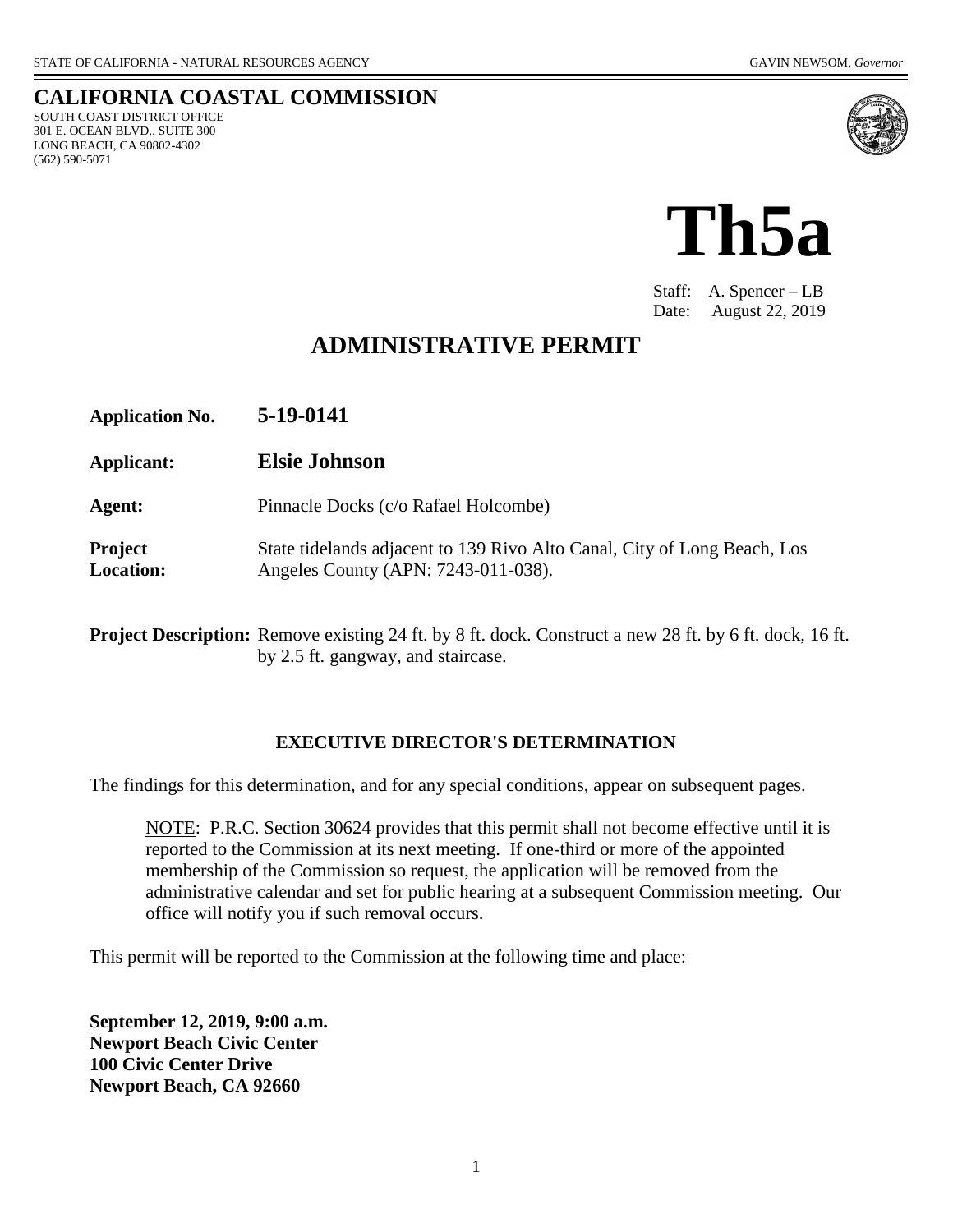#### IMPORTANT - Before you may proceed with development, the following must occur:

Pursuant to 14 Cal. Admin. Code Sections 13150(b) and 13158, you must sign the enclosed duplicate copy acknowledging the permit's receipt and accepting its contents, including all conditions, and return it to our office. Following the Commission's meeting, and once we have received the signed acknowledgement and evidence of compliance with all special conditions, we will send you a Notice of Administrative Permit Effectiveness.

#### **BEFORE YOU CAN OBTAIN ANY LOCAL PERMITS AND PROCEED WITH DEVELOPMENT, YOU MUST HAVE RECEIVED BOTH YOUR ADMINISTRATIVE PERMIT AND THE NOTICE OF PERMIT EFFECTIVENESS FROM THIS OFFICE.**

John Ainsworth Executive Director

by: Amrita Spencer Coastal Program Analyst

#### **STANDARD CONDITIONS**

This permit is granted subject to the following standard conditions:

- 1. **Notice of Receipt and Acknowledgment.** The permit is not valid and development shall not commence until a copy of the permit, signed by the permittee or authorized agent, acknowledging receipt of the permit and acceptance of the terms and conditions, is returned to the Commission office.
- 2. **Expiration.** If development has not commenced, the permit will expire two years from the date the Commission voted on the application. Development shall be pursued in a diligent manner and completed in a reasonable period of time. Application for extension of the permit must be made prior to the expiration date.
- 3. **Interpretation.** Any questions of intent or interpretation of any term or condition will be resolved by the Executive Director or the Commission.
- 4. **Assignment.** The permit may be assigned to any qualified person, provided assignee files with the Commission an affidavit accepting all terms and conditions of the permit.
- 5. **Terms and Conditions Run with the Land.** These terms and conditions shall be perpetual, and it is the intention of the Commission and the permittee to bind all future owners and possessors of the subject property to the terms and conditions.

**SPECIAL CONDITIONS:** See pages six through eight.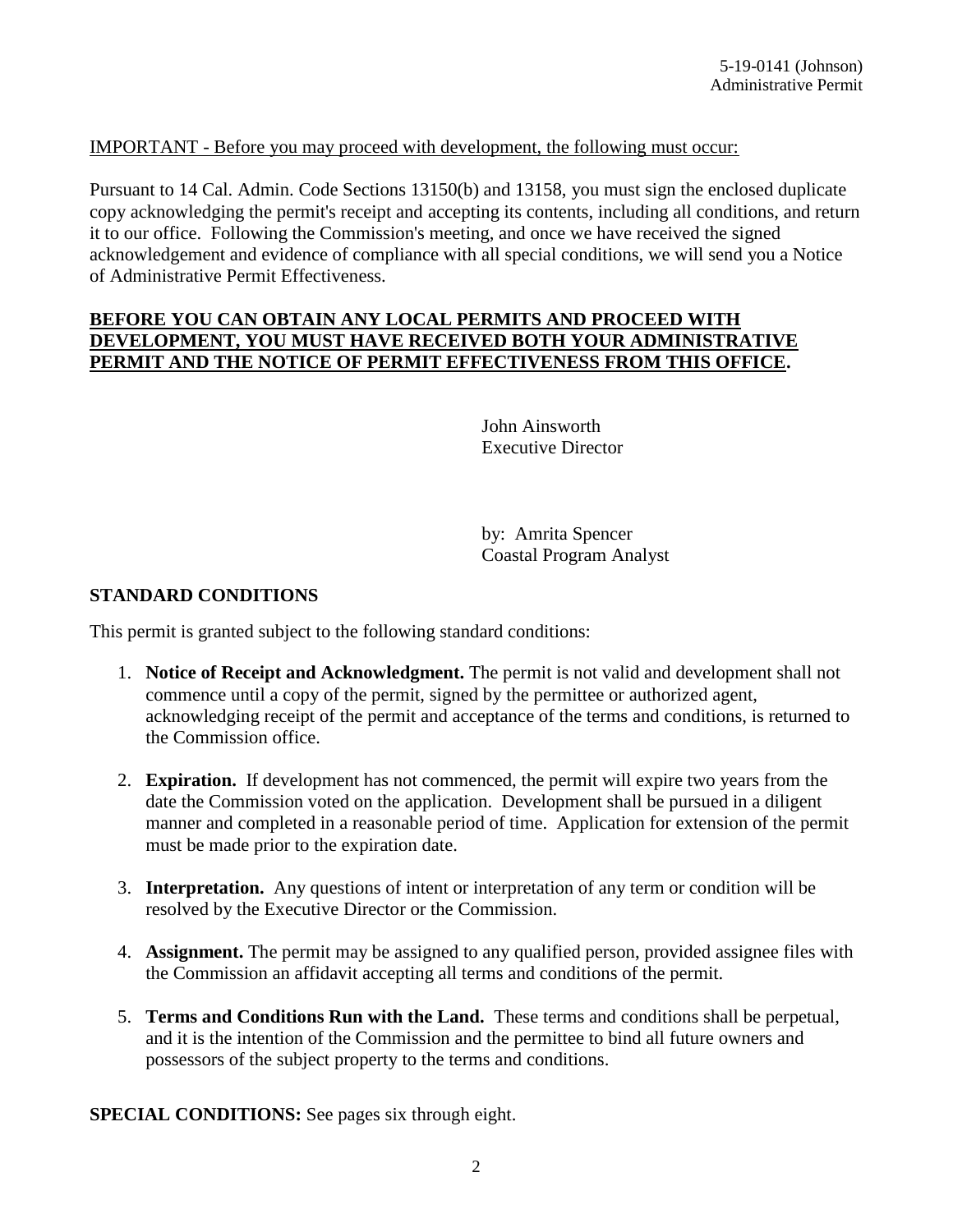### **EXECUTIVE DIRECTOR'S DETERMINATION (continued):**

The Executive Director hereby determines that the proposed development is a category of development, which, pursuant to PRC Section 30624, qualifies for approval by the Executive Director through the issuance of an Administrative Permit. Subject to Standard and Special Conditions as attached, said development is in conformity with the provisions of Chapter 3 of the Coastal Act of 1976 and will not have any significant impacts on the environment within the meaning of the California Environmental Quality Act. If located between the nearest public road and the sea, this development is in conformity with the public access and public recreation policies of Chapter 3.

## **FINDINGS FOR EXECUTIVE DIRECTOR'S DETERMINATION**

### **A. PROJECT DESCRIPTION**

The applicant proposes to install a 6 ft. x 30 ft. (180 sq. ft.) rectangular dock float and repaint an existing gangway, and gangway landing in the Rivo Alto Canal located in southeast Long Beach (**[Exhibit 1](https://documents.coastal.ca.gov/reports/2019/9/Th5a/Th5a-9-2019-exhibits.pdf)** and **Exhibit 3**). The proposed 6 ft. x 30 ft. dock float complies with the maximum six-ft. width of new or reconstructed dock systems within Naples Canal as set forth in Special Condition 8 of Coastal Development Permit 5-11-085 [Naples Seawall Repair Project (Phase 1), City of Long Beach]. In addition, the applicant is seeking an after-the-fact authorization for the removal of a 6 ft. by 30 ft. dock that was on the project site, and removed without benefit of the necessary coastal development permit, as discussed in more detail below. There will be no fill of coastal waters as a result of the subject development. No bottom disturbance or dredging is proposed or permitted by the subject application. The proposed project has received the approval of the City of Long Beach Marine Bureau (12/12/18) and the City of Long Beach Department of Development Services (06/19/2019).

Naples Island (which consists of three islands) and the Naples Canals (Rivo Alto Canal and Naples Canal) were constructed (dredged and filled) in the early 1900s in the delta of the San Gabriel River, the area that is now Alamitos Bay. Naples Canal is currently 65 to 70 ft. wide and 7 to 14 ft. deep, depending on the tide. A 20-ft. wide portion of public land exists on the upland portions along each side of the Rivo Alto Canal right-of-way, between the seawalls and the property lines of the residents whose homes line the canal and is open to the public.

In 2013, the Commission approved Coastal Development Permit 5-11-085, which authorized repair activities for the existing seawall that surrounds Naples Island. Subject to the conditions of Coastal Development Permit 5-11-085, the City of Long Beach is in the process of installing new steel sheet-pile seawalls on the water side of the existing vertical concrete seawalls along both sides of Naples Canal (1,915 linear ft.), and new guardrails, landscape beds, sidewalks, improved drainage, and relocated street lighting in the public right-of-way along the canal. Due to the scale of work required for the project, the seawall repair project was broken up into phases. CDP 5-11-085 permitted Phase One of the project, which includes the Rivo Alto Canal properties located between Ravenna Drive Bridge and the Toledo east bridge. During Phase One, the City removed the dock floats and associated structures in order to access and repair the seawall. Upon completion of the repair activities, the City replaced the private dock float systems. The project site is located in the Northeast quadrant of the Naples Canal system, which has been categorized as Phase One of the Naples Seawall Repair Project **[\(Exhibit 2\)](https://documents.coastal.ca.gov/reports/2019/9/Th5a/Th5a-9-2019-exhibits.pdf)**.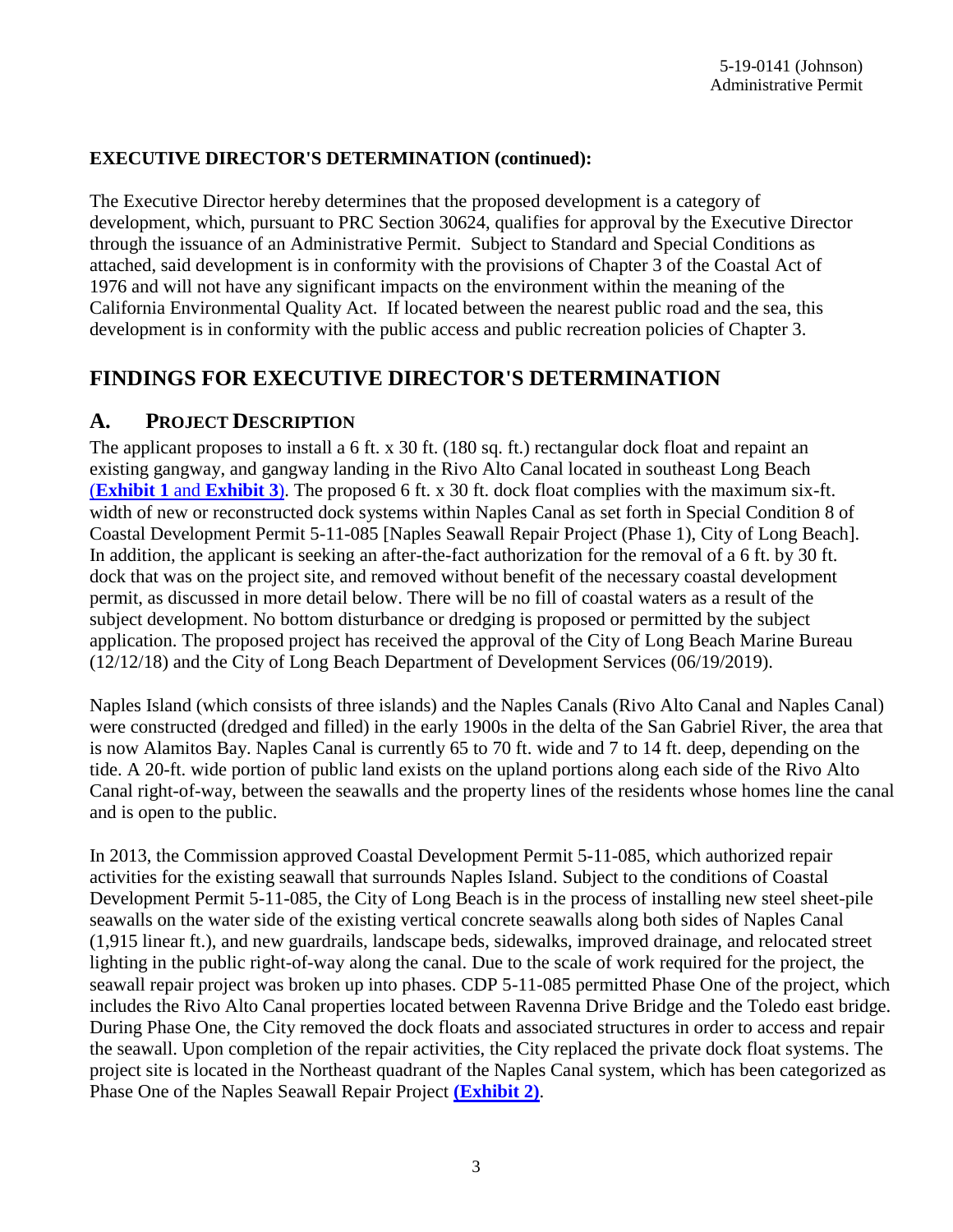The proposed dock system is associated with the adjacent single-family residence at 139 Rivo Alto Canal and would be used for recreational boating purposes. The City of Long Beach developed eelgrass mitigation plans for the Phase One and Phase Two areas of the Naples Seawall Repair Project under Coastal Development Permits 5-11-085 and 5-11-085-A1, respectively. The project site is located within the Phase 1 area of the Naples Seawall Repair project, and therefore falls within the City's established eelgrass mitigation area, and is not subject to an applicant-conducted eelgrass and caluerpa survey prior to construction. However, the Commission imposes **Special Condition 2** and **Special Condition 3,** which require the applicant to implement best management practices during construction and post-construction in order to avoid any significant adverse effects to marine resources. Therefore, as proposed and conditioned herein, the development will not have any significant adverse effects on marine resources.

The proposed dock float's access point (gangway and gangway platform) may partially obstruct the approximately 20-ft. wide public right-of-way that runs between the applicant's property and the Naples Canal. The public right-of-way features a concrete walkway and may be partially landscaped in the area adjacent to the seawall by the applicant, but is subject to improvement by the City of Long Beach, consistent with the requirements of Coastal Development Permit 5-11-085. The applicant is not proposing any landscaping or improvements in the public right-of-way at this time. However, should the applicant decide to place improvements within the designated portion of the public right-of-way, the improvements would need to be consistent with the requirements found in Coastal Development Permit 5-11-085. Therefore, the Commission imposes **Special Condition 4,** which states that the only permitted improvements to the public right-of-way are the gangway platform adjacent to the seawall associated with the proposed dock system, seating available to the public, and drought tolerant noninvasive landscaping. **Special Condition 4** also requires that a minimum of six ft. of the reconstructed sidewalk remain open and accessible to the general public 24 hours a day, consistent with the other Naples Island public walkways and Special Condition 12 of Coastal Development Permit 5-11-085.

The City of Long Beach is in the process of implementing a dock float and pier lease program for the limited-term private use and occupation of State tidelands for development associated with recreational boating activities (i.e., private docks and piers) within Rivo Alto Canal. The program will establish fees in relation to the lease area and temporal length of each lease and all revenue will be deposited into the City's Tidelands Fund to be utilized for public access improvements in the City of Long Beach. Because the development associated with this permit is private use of State tidelands which impacts public access through the narrow canal popular with public kayakers and gondola passengers (60 to 80 feet wide), **Special Condition 5** requires the applicant to provide mitigation in the form of a lease fee to the City which will be used to enhance public access in other areas. Only as conditioned is the project consistent with the Chapter 3 policies of the Coastal Act.

#### **Unpermitted Development**

A violation of the Coastal Act has occurred on the 139 Rivo Alto Canal parcel, including the unpermitted removal of an existing 6-ft. by 30-ft. dock. According to the applicant, the dock was removed on June 10, 2019, during which time an active application for removal of the dock was deemed incomplete. The applicant indicated that the dock needed to be removed because it was dilapidated and was at risk of breaking off the seawall. The dock was detached by removing the guide piles which connected the dock to the seawall. The removed float was then loaded onto a 17-ft. long work vessel, secured, and transported to the Marine Stadium Launch Ramp, where the dock was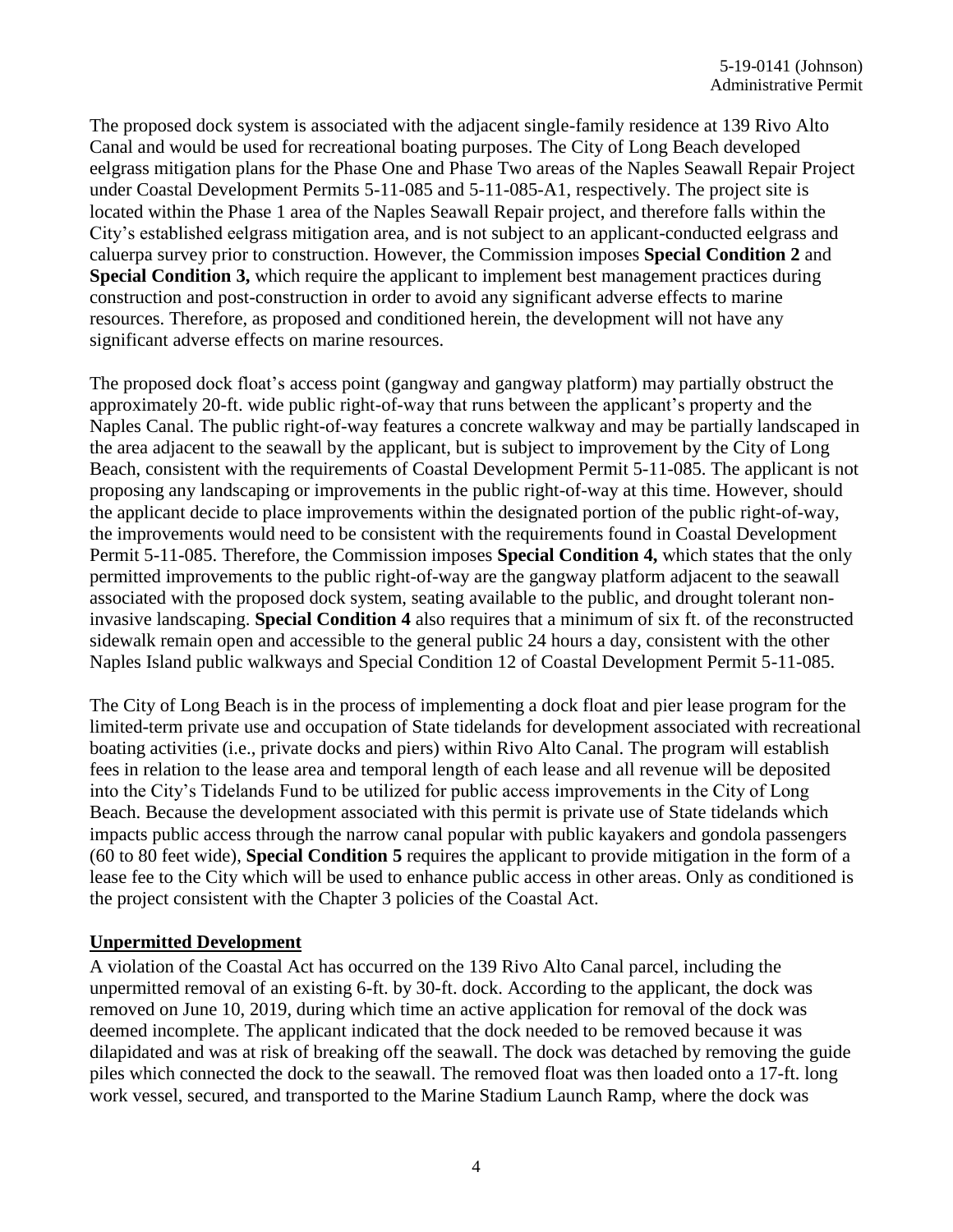dismantled, placed into a waste bin, and transported by truck to a local disposal facility outside of the Coastal Zone.

The applicant is requesting after-the-fact approval of the unpermitted development specifically described herein. Approval of this application pursuant to the staff recommendation, issuance of the permit, and the applicant's subsequent compliance with all terms and conditions of the permit will result in resolution of the violation described above going forward. Although development has taken place prior to submission of this permit application, consideration of this application by the Commission has been based solely upon the Chapter 3 policies of the Coastal Act. Commission review and action on this permit does not constitute a waiver of any legal action with regard to the alleged violations, nor does it constitute an implied statement of the Commission's position regarding the legality of development, other than the development addressed herein, undertaken on the subject site without a coastal permit.

## **B. MARINE RESOURCES**

The proposed recreational boat dock development and its associated structures constitute an allowable and encouraged marine related use. There will be no net increase in number of piles or fill of coastal waters. The proposed development has been conditioned to minimize any significant adverse effect the project may have on the environment by avoiding or mitigating impacts upon sensitive marine resources, such as eelgrass. There are no feasible less environmentally damaging alternatives available. As conditioned, the project will not significantly adversely impact eelgrass beds and will not contribute to the dispersal of the invasive aquatic algae, *Caulerpa taxifolia*. Further, as proposed and conditioned, the project, which is to be used solely for recreational boating purposes, conforms to Sections 30224 and 30233 of the Coastal Act.

## **C. PUBLIC ACCESS AND RECREATION**

As conditioned, the proposed development will not have any new adverse impact on public access to the coast or to nearby recreational facilities. Thus, as conditioned, the proposed development conforms to Sections 30210 through 30214, Sections 30220 through 30224, and 30252 of the Coastal Act.

# **D. WATER QUALITY**

The proposed dock work will be occurring on or within coastal waters. The proposed development has a potential for a discharge of polluted runoff from the project site into coastal waters. The development, as proposed and as conditioned, incorporates best management practices (BMPs) to minimize the effect of construction and post-construction activities on the marine environment. These BMPs include, but are not limited to, the appropriate management of equipment and construction materials and for the use of post-construction best management practices to minimize the project's adverse impact on coastal waters. Therefore, the proposed development, as conditioned, conforms to Sections 30230 and 30231 of the Coastal Act regarding the protection of water quality to promote the biological productivity of coastal waters and to protect human health.

## **E. LOCAL COASTAL PROGRAM**

A coastal development permit is required from the Commission for the proposed development because it is located within the Commission's area of original jurisdiction. The Commission's standard of review for the proposed development is the Chapter 3 policies of the Coastal Act. The City of Long Beach certified LCP is advisory in nature and may provide guidance. The Commission certified the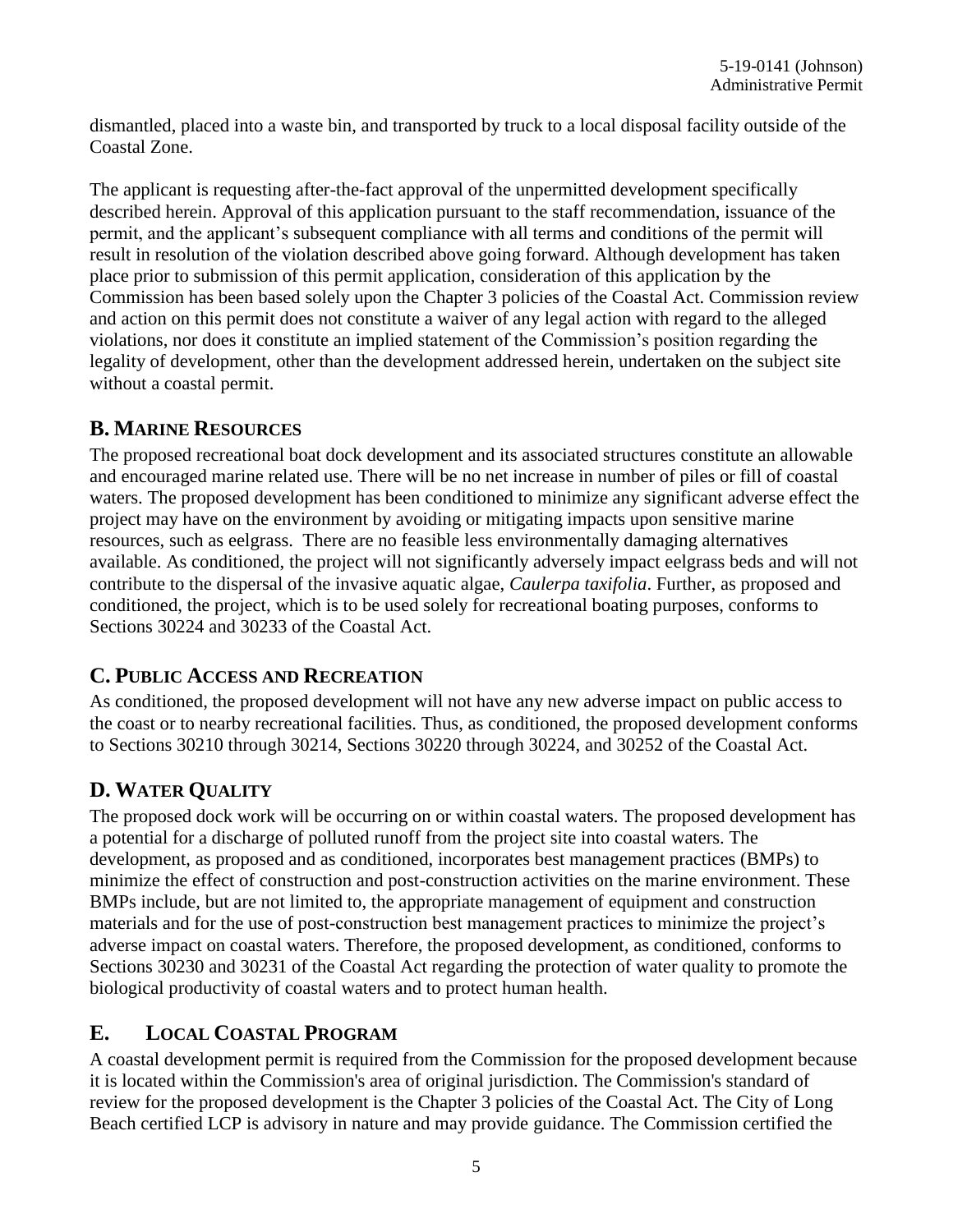City of Long Beach LCP on July 22, 1980. As conditioned, the proposed development is consistent with Chapter 3 of the Coastal Act and with the certified LCP for the area.

# **F. CALIFORNIA ENVIRONMENTAL QUALITY ACT (CEQA)**

As conditioned, there are no feasible alternatives or additional feasible mitigation measures available that would substantially lessen any significant adverse effect that the activity may have on the environment. Therefore, the proposed project, as conditioned to mitigate the identified impacts, is the least environmentally damaging feasible alternative and can be found consistent with the requirements of the Coastal Act to conform to CEQA.

## **SPECIAL CONDITIONS**

This permit is granted subject to the following special conditions:

- **1. Permit Compliance.** Boating related uses are the only uses permitted by the approved development. All development must occur in strict compliance with the proposal as set forth in the application for permit, subject to any special conditions. Any deviation from the approved project must be submitted for review by the Executive Director to determine whether an amendment to this coastal development permit or a new coastal development permit is required.
- **2. Construction Responsibilities and Debris Removal.** By acceptance of this permit, the permittee agrees that the approved development shall be carried out in compliance with the following BMPs:
	- a. No construction materials, equipment, debris, or waste will be placed or stored where it may be subject to wave, wind, or rain erosion and dispersion.
	- b. Any and all construction material shall be removed from the site within ten days of completion of construction and disposed of at an appropriate location.
	- c. Machinery or construction materials not essential for project improvements are prohibited at all times in the subtidal or intertidal zones.
	- d. Floating booms will be used to contain debris discharged into coastal waters and any debris discharged will be removed as soon as possible but no later than the end of each day.
	- e. Divers will recover non-buoyant debris discharged into coastal waters as soon as possible after loss.
	- f. At the end of the construction period, the permittee shall inspect the project area and ensure that no debris, trash or construction material has been left on the shore or in the water, and that the project has not created any hazard to navigation.
- **3. Best Management Practices (BMP) Program.** By acceptance of this permit, the permittee agrees that the long-term water-borne berthing of boat(s) in the approved dock and/or boat slip will be managed in a manner that protects water quality pursuant to the implementation of the following BMPs:
	- a. Boat Cleaning and Maintenance Measures: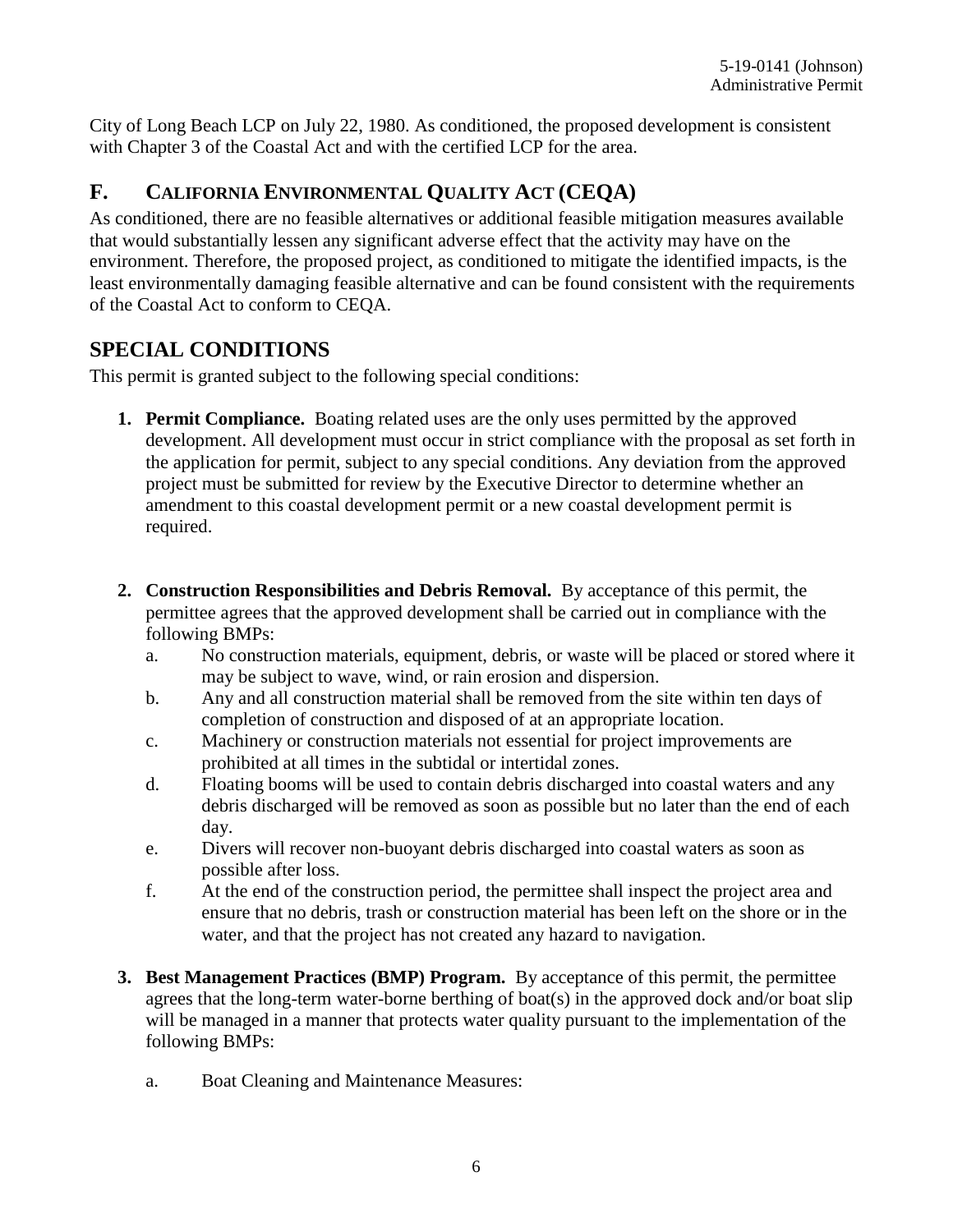- In-water top-side and bottom-side boat cleaning shall minimize the discharge of soaps, paints and debris.
- In-the-water hull scraping or any process that occurs under water that results in the removal of paint from boat hulls is prohibited. Only detergents and cleaning components that are designated by the manufacturer as phosphate-free and biodegradable shall be used, and only minimal amounts shall be used.
- The applicant shall minimize the use of detergents and boat cleaning and maintenance products containing ammonia, sodium hypochlorite, chlorinated solvents, petroleum distillates or lye.
- b. Solid and Liquid Waste Management Measures:
	- All trash, recyclables, and hazardous wastes or potential water contaminants, including old gasoline or gasoline with water, absorbent materials, oily rags, lead acid batteries, anti-freeze, waste diesel, kerosene and mineral spirits shall be disposed of in a proper manner and shall not at any time be disposed of in the water or gutter.
- c. Petroleum Control Management Measures:
	- Oil absorbent materials should be examined at least once a year and replaced as necessary. The applicant shall recycle the materials, if possible, or dispose of them in accordance with hazardous waste disposal regulations. The boaters are encouraged to regularly inspect and maintain engines, seals, gaskets, lines and hoses in order to prevent oil and fuel spills. Boaters are also encouraged to use preventive engine maintenance, oil absorbents, bilge pump-out services, or steam cleaning services to clean oily bilge areas. Clean and maintain bilges. Do not use detergents while cleaning. The use of soaps that can be discharged by bilge pumps is discouraged.
- 4. **Public Access along the Public Right-of-Way.** The proposed project shall not interfere with public access and use of the public right-of-way that runs between the permittee's property and Rivo Alto Canal. The only permitted improvements to the public right-of-way are the gangway platform to the seawall associated with the proposed dock system, seating available to the public, and drought tolerant non-invasive landscaping.

A minimum of six ft. of the reconstructed sidewalk shall remain open and accessible to the general public 24 hours a day, consistent with the other Naples Island public walkways and Special Condition 12 of Coastal Development Permit 5-11-085.

Vegetated landscaped areas shall consist of drought tolerant plants, which are non-invasive. No plant species listed as problematic and/or invasive by the California Native Plant Society (http://www.CNPS.org/), the California Invasive Plant Council (formerly the California Exotic Pest Plant Council) (http://www.cal-ipc.org/), or as may be identified from time to time by the State of California shall be employed or allowed to naturalize or persist on the site. No plant species listed as a "noxious weed" by the State of California or the U.S. Federal Government shall be utilized within the property. All plants shall be low water use plants as identified by California Department of Water Resources (See: http://www.water.ca.gov/wateruseefficiency/ docs/wucols00.pdf). Irrigation systems are not permitted within the public right-of-way.